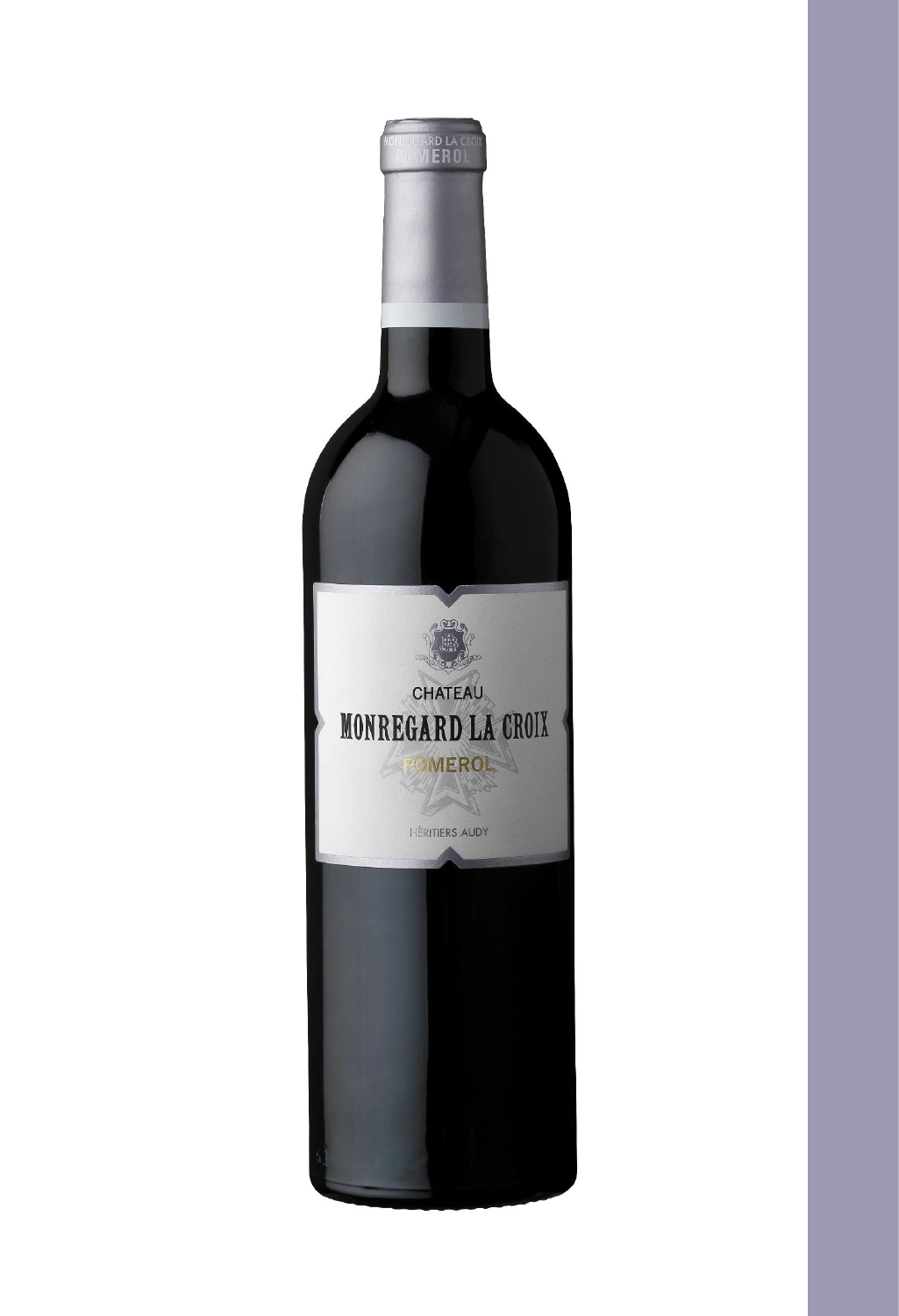# **2016**

### **JAMESSUCKLING.COM, Mai 2017: 90-91**

A soft and silky young red with blackberry and bright acidity that gives it a citrus undertone. Medium to full body. Energetic finish. Drink now.

### **JEAN-MARC QUARIN, 30 mars 2017 : 90**

### **VINOUS MEDIA – Antonio Galloni, Avril 2017 : 89-91**

The 2016 Monregard La Croix is dark, juicy and quite attractive. Black cherry, smoke, grilled herbs, licorice and lavender are all pushed forward. The tannins could use a bit more polish, but hopefully that will come during aging. I expect this midweight Pomerol to drink well with minimal cellaring.

#### **EXTRAPRIMA –Thomas Boxberger-Von Schaabner, 20 avril 2017 : 88-90**

#### **THE WINE ADVOCATE – Neal Martin , 28 Avril 2017 : 87-89**

The 2016 Chateau Monregard la Croix is pure Merlot planted on sandy soils and matured in 35% new oak barrels. It has a surprisingly opulent bouquet with blueberry and black cherries, just a touch of warmth of alcohol coming though. The palate is ripe and quite tannic on the entry, what you might describe as a "solid" Pomerol with a tightly wound, saline finish.

### **VINUM EXTRA BORDEAUX 2017 SUPPLEMENT– Guide 2016 - Rolf Bichsel, Juin 2017 : 15,5**

Enjoyable freshness and tart, wellmade tannins, long, spicy, fun. 2022 to 2028

## **2015**

#### **THE WINE ADVOCATE –Lisa Perrotti-Brown, 21 Febr. 2018 : 90**

Separated from Clos du Clocher in 1998 and using exclusively Merlot vines situated lower, the 2015 Monregard la Croix has a medium garnet-purple color and is scented of raspberry pie, red currant jelly and baking spices with wafts of rose hip tea and balsamic. Medium to full-bodied with a firm frame of chewy tannins and plenty of background freshness, it gives lively red and black fruit layers and a spicy finish.

#### **JAMESSUCKLING.COM – 02 février 2018 : 92**

Impressive dark violets on offer here with a wealth of rich plums and berries. Solid extract on the palate. Punchy tannins carry vibrant dark-cherry flavors. Try from 2022.

#### **EXTRAPRIMA – Thomas Boxberger, May 2016: 92-94**

Monregard La Croix ist eine 1,3 Hektar-Parzelle mit reinem Merlot. Der Cru gehört zu Clos du Clocher und wird in 30% neuen Fässern ausgebaut. Dicht gewebt, Graphit, sehr stoffig, ganz feinkörnige Gerbstoffe, etwas trocken, aber mit viel Distinktion, verhaltene Frucht, dennoch satte Schokoladennote im Abgang, die von hohem Extrakt zeugt.

#### **YVES BECK, Janvier 2018 : 88**

Rouge grenat aux reflets violets. Bouquet intense marqué par des notes de réglisse et de vanille. Attaque friande, notes de fruits confits. En bouche le vin est friand, légèrement crémeux et doté de tannins aux grains fins. Caractère juteux, légère amertume sur la finale qui est néanmoins fruitée. Un vin à suivre. 2019-2028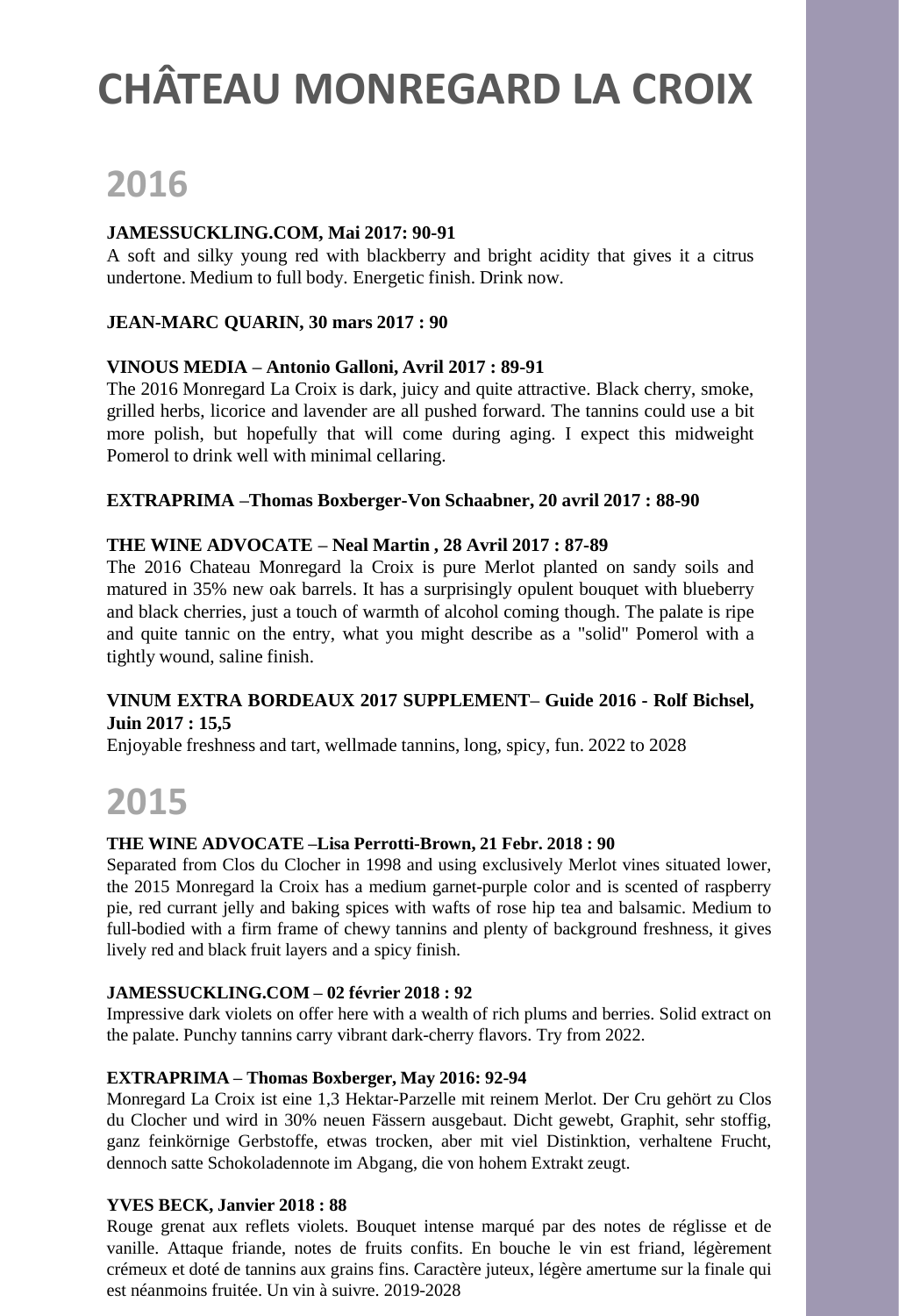# **2014**

**VINUM EXTRA BORDEAUX 2017 SUPPLEMENT–Rolf Bichsel, Juin 2017 : 15,5** Harmonious, fresh, light. 2017 to 2022

### **RAPPORT JAMES SUKLING, Février 2017 : 92**

The purity of fruit to this wine catches your attention with cherry, citrus and raspberry character. Full body, soft and silky tannins and a flavorful finish. Yet this always remains subtle and beautiful. Love the polish. Better in 2021.

## **2013**

### **VINUM, Juin 2014: 15 Punkte**

2015 bis 2022 Saftig, ausgewogen, bekömmlich, nur etwas unverbindlich im Stil.

## **2012**

#### **JAMES SUCKLING - April 2013: 88-89**

A wine with some bitter chocolate, nut and dark fruit character. Medium body, with silky tannins and a medium finish.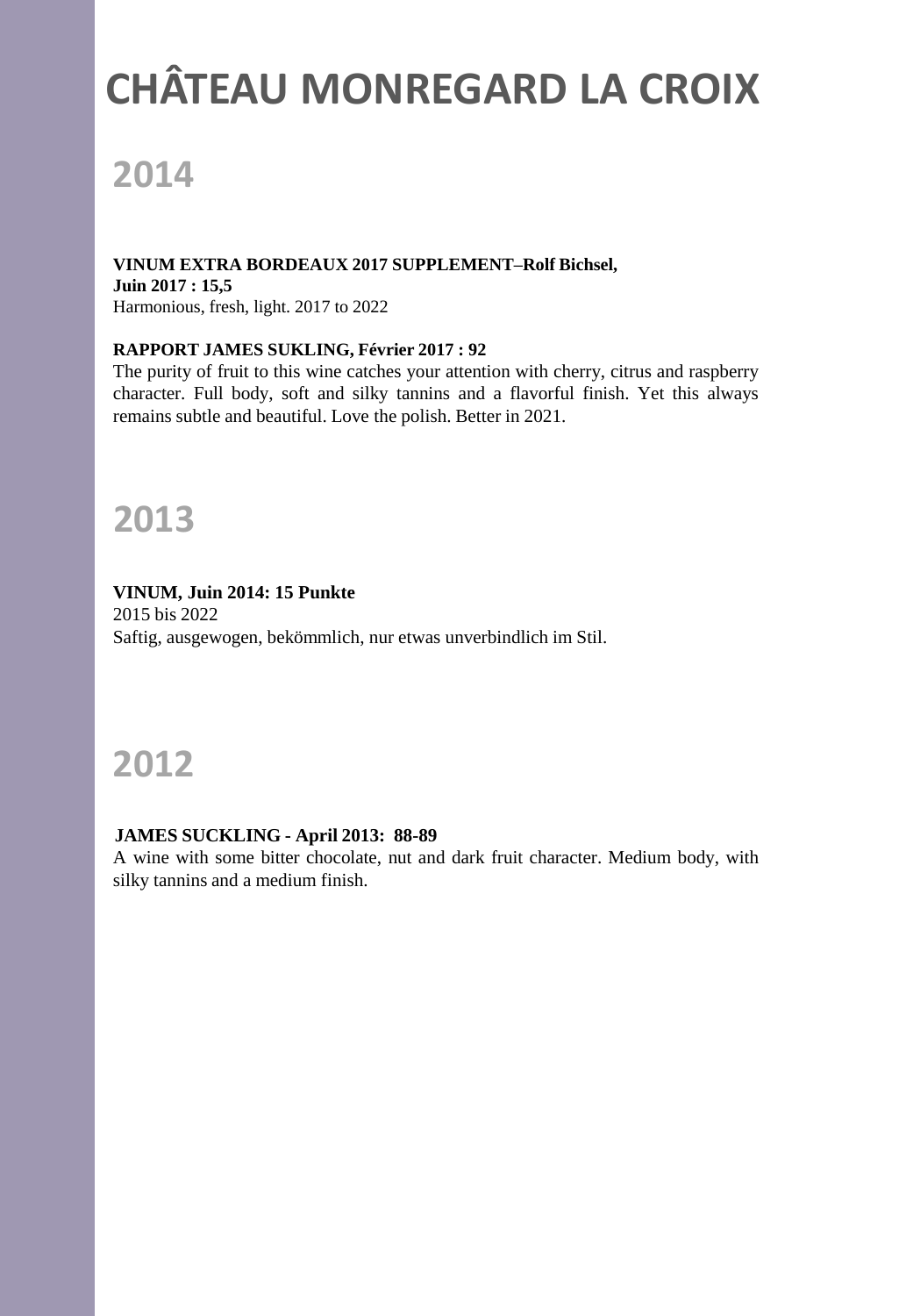# **2010**

### **WINE SPECTATOR - April 2011: 89-92**

This is dense, with a slightly chewy edge to the dark plum, crushed black currant and roasted mesquite notes. Shows flashes of cocoa and tar on the finish

### **THE WINE JOURNAL - Neal Martin, April 2011: 88/90**

Tasted at chateau Bonalgue. From the Clos du Clocher but from different sandier terroir, this pure Merlot has a rich nose of cassis, raspberry and a touch of underbrush. The palate has a nice precise entry with a fine citric thread of acidity. Grippy tannins, just missing a little finesse towards the finish that shows a touch of nascent hardness, although it should soften by time of bottling. Tasted April 2011

### **JAMES SUCKLING.COM - Mars 2013: 91/100**

Discrete nose with some pure red fruit like strawberries and red cherry. Coffee and some licorice-caramel. Soft and juicy with pure red fruit on the palate. Fine but still slightly firm tannins in the finish. Needs some time to soften. Sort of traditional in style but shows soul. Best after 2016.

### **DECANTER - December 2013: 17 (90)**

Spicy meaty, raspberry nose, this has vigour and some floral charm. Nice spice and an earthy/irony depth, good smooth fruit on the palate with great grip. There's an overall freshness to the wine, despite its power. Long, elegant, mineral finish. Very Pomerol! Drink 2015-2028 Alc. 14,5%

### **LE GUIDE HACHETTE DES VINS - Selection 2014**

Page 235: … Le Château Monregard La Croix 2010 (30 à 50 €; 9 400 b.), un pur merlot fruité et épicé, souple et rond, aux tanins doux et veloutés.

### **2009**

### **WINE SPECTATOR - April 2010: 89-92**

Very grapey, with fresh flowers and sandalwood on the nose. Full- bodied, with fine tannins and a fruity finish. Subtle and attractive. Score range.

### **THE WINE JOURNAL - Neal Martin, Janvier 2012: 90**

Tasted at the Syndicat de Pomerol. Jean-Baptiste Bourotte has made a very admirable Pomerol from the sandy parcel adjacent to Clos du Clocher. It has a very composed nose with crisp red fruits, truffle and a touch of freshly tilled soil. Good definition. The palate is medium-bodied with fine tannins, crisp and lithe with great precision and penetration towards the long, silky finish. Superb. Tasted November 2011.

### **DECANTER - December 2012: 17/20 Highly recommended**

Quite complex aromas of cedar, oak, clove and black cherry. Lovely flavour with a fine limpidity of fruit and slightly dry on the finish. Should show good terroir in time. Buy it to keep. Suave, opulent, succulent, elegant and well balanced. Drink : from 2013. Alc. : 14%